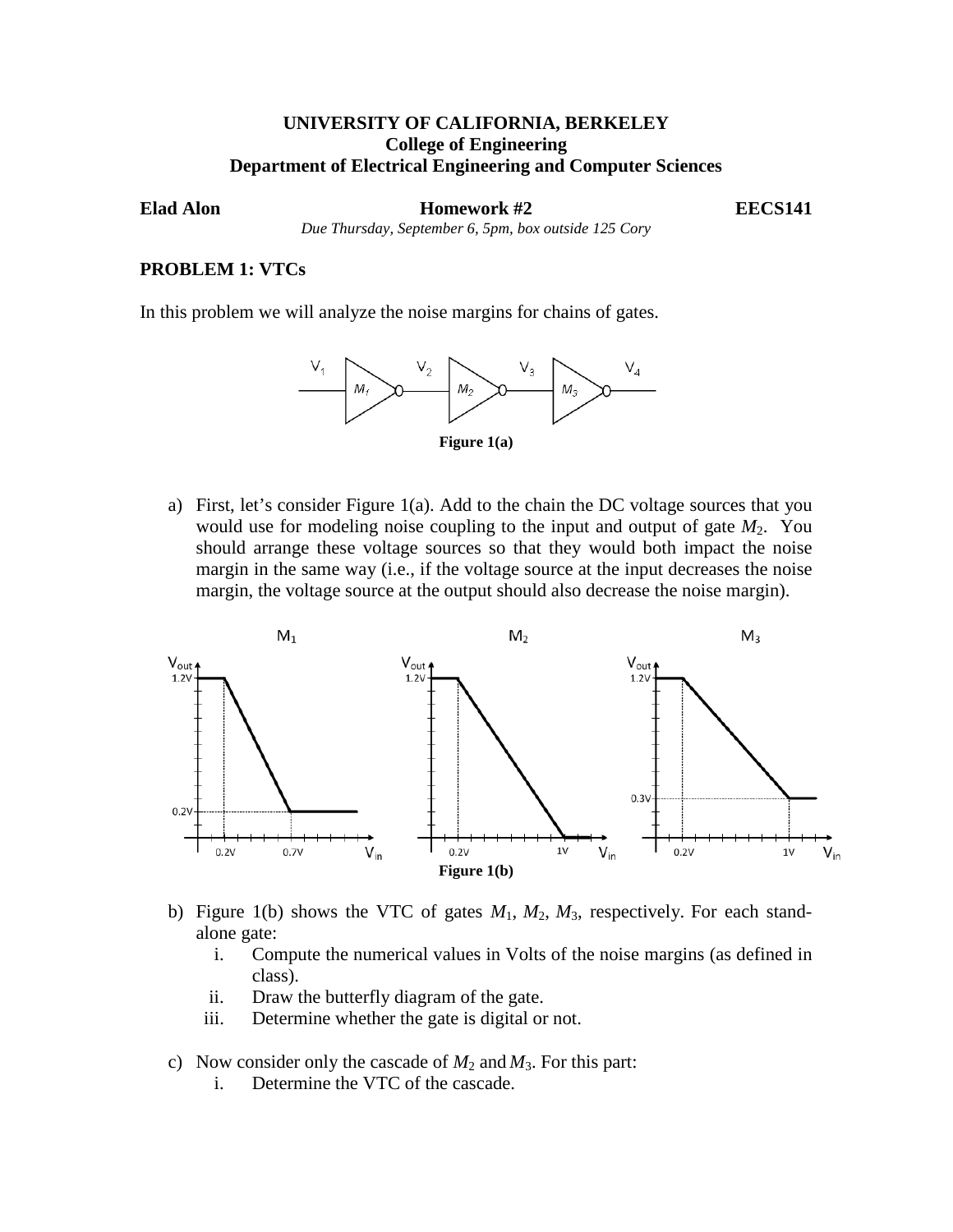- ii. Compute the numerical values in Volts of the noise margins (as defined in class).
- iii. Determine whether the cascade of the two gates is digital or not.
- iv. (BONUS): Given your results to part iii., does every component within a digital system have to be digital, or can you build a digital system out of a combination of digital and non-digital gates?



- d) Now consider a gate with the VTC shown in Figure 1(c). This gate has a hysteretic VTC, meaning that the transition points of its VTC change depending on whether the input voltage is swept from GND to VDD (solid line) or from VDD to GND (dashed line).
	- i. Explain (in English) how you would define noise margins in this scenario.
	- ii. Compute the numerical values in Volts of the noise margins.

#### **PROBLEM 2: DELAY**

Recall that we have defined the propagation delay  $t_p$  as the time between the 50% transition points of the input and output waveforms*.* In this problem, we will explore how to set up a simulation to measure the propagation time of a digital gate. Please turn in a single spice deck that performs the simulations for parts b) through d). You can measure the delays either by using .MEASURE statements in SPICE, or using WaveView. However, if you use WaveView you should include plots of your waveforms.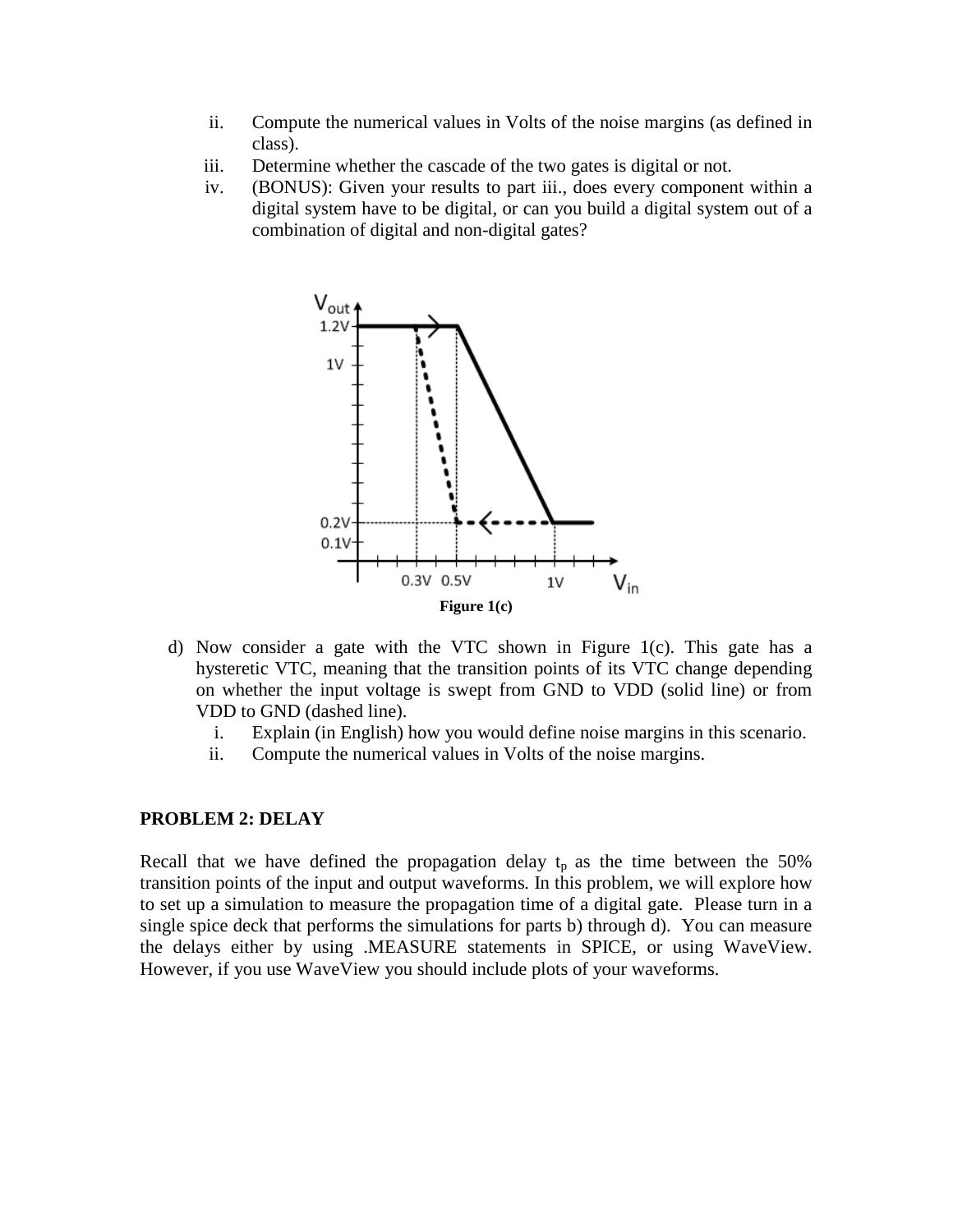

a) Create a SPICE subcircuit for the inverter shown above. Use the following line in your SPICE deck to obtain the correct NMOS and PMOS transistor models:

*.LIB '/home/ff/ee141/MODELS/gpdk090\_mos.sp' TT\_s1v*

To help get you started, we have provided the following example which demonstrates the creation and usage of subcircuits in SPICE. The following input creates an instance named X1 of the MYRC subcircuit, which consists of a  $5k\Omega$ resistor and 10fF capacitor in parallel.

# *X1 TOP BOTTOM MYRC*



**Figure 2**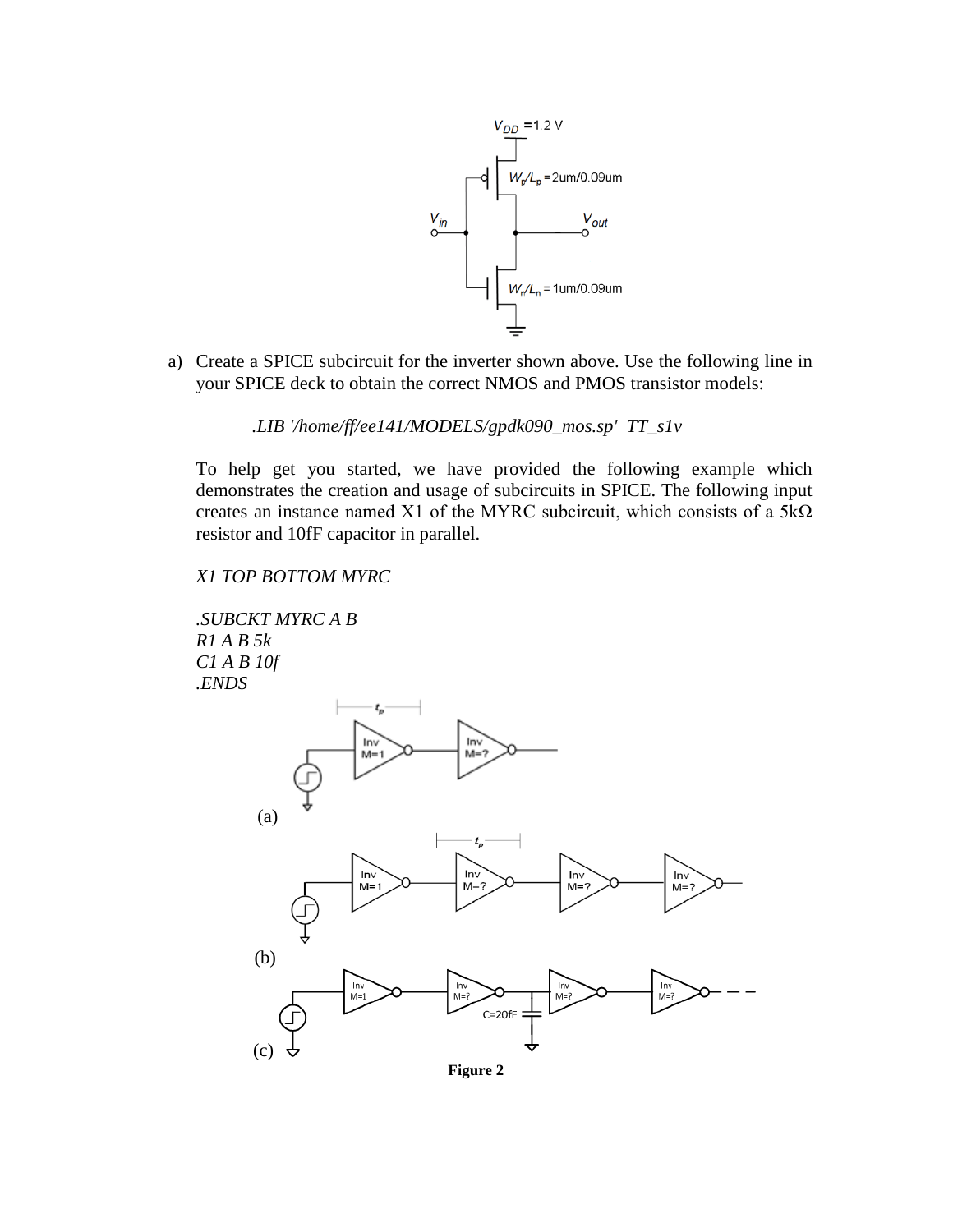- b) Measure the average propagation delay of an inverter driving 3 copies of itself (Fig. 2a). First apply a step input with a rise/fall time of 1 ns to the first inverter. Then, repeat this measurement with a rise/fall time of 2 ps. *Note: Use the M (Multiply) parameter in the subcircuit instantiation to replicate the inverter.*
- c) Now create a chain of four inverters, each with fanout of 3, as in Figure 2(b). Measure the average propagation delay of the second inverter in the chain when applying a step input to the first inverter (rise/fall time of 1ps). Is the delay from part b) or part c) more realistic in terms of what you might see on an actual IC? Explain the role of the first inverter in the chain.
- d) Repeat part c) with the chain of four inverters, each with fanout of  $3$  (Figure 2(c)), but this time add a 20 fF capacitor to ground (which could be from a wire) between the second and the third inverter. Compare this delay with the result from part c).



- e) Now let's use the circuit from Figure 2(d) to see how connecting the capacitor in a different way may have more or less impact on the delay. For each gate, use the fanout of part d). The two rows are identical. For part i) just consider capacitor  $C_a$ (disconnect  $C_b$ ), while for part ii) just consider capacitor  $C_b$  (disconnect  $C_a$ ).
	- i. What value of  $C_a$  do you need to use to make the delay of the circuit from Fig. 2d match the delay you measured in part d)? Why might this capacitor be larger or smaller than the 20fF used in part d)?
	- ii. Repeat part i) with the new circuit and (briefly) comment on the commonalities/differences between the two behaviors.